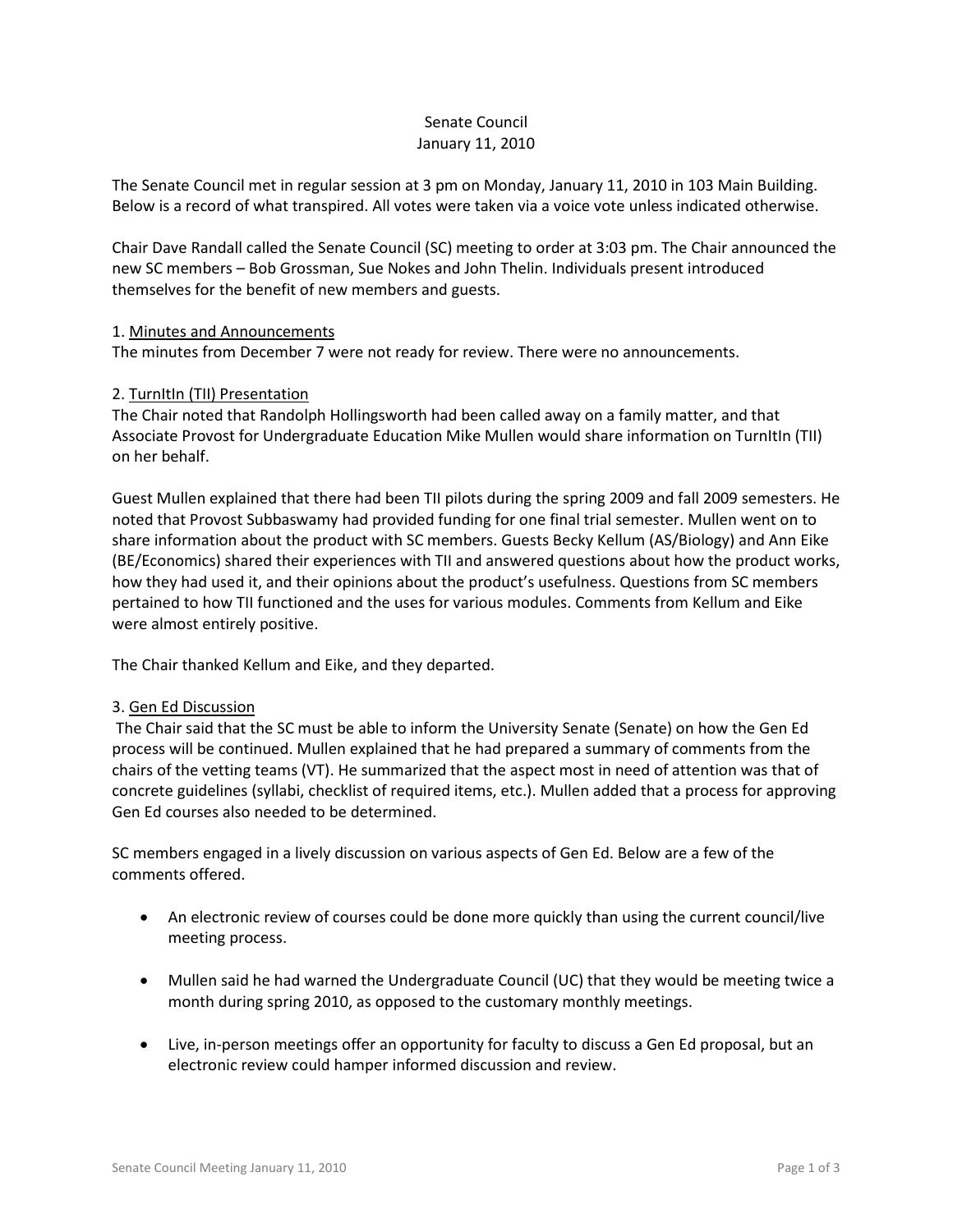- Grossman opined that new Gen Ed courses should receive the same review as any other new course, yet each also requires a Gen Ed review in accordance with the Senate's intent.
- The VT could be set up to review the Learning Outcomes aspect of a proposed Gen Ed course, and the UC could then be responsible for the other academic aspects of the course.
- The process of reviewing any Gen Ed course should be done in such a way that the course proposal is digested prior to the meeting date/time, and not two- to three minutes just before the meeting is called to order.
- A long-term process for Gen Ed courses needs to be established, along with the process to be used in the short run.
- Utilizing seven VT was suggested by many faculty early in the process, so such a structure should be maintained.
- The VT as a whole should be structured to ensure that there is coordination among the VT, not seven VT working separately.
- Any formalized use of the Collegiate Learning Assessment (CLA) should be vetted first by the Senate, even though faculty who have used CLA have been relatively happy with it; more information is needed.
- A firm proposal for the process and procedures of reviewing Gen Ed courses must be prepared, including how the VT and UC will interact and a listing of their respective responsibilities.

It was determined that Anderson, Jensen, Mullen, Randall and Swanson would form a small group to look at the process and procedures for Gen Ed courses. Mullen added that he would like to include an administrative member of his team, Nikki Knutson.

Changing topics, Chappell then brought up the legislation pending in Frankfort regarding the transfer of students and of their course credits / grades among the community colleges and the four-year colleges. He opined that it was a slippery slope if the legislature began to meddle in academic matters that were solely within the purview of the faculty.

Mullen commented that he was asked to sit on a panel in Frankfort in August, during which he was sternly reprimanded by at least one legislator on the issue of transfer credits. He said that anecdotal evidence was primarily used to support arguments for legislation, but thought it would be best not to argue. SC members then discussed the issue.

Chappell **moved** that the SC have an opportunity in two weeks to determine whether or not the proposed legislation should be reviewed at the level of the Senate. Jensen **seconded**. In response to Swanson, Chappell clarified that the intent was to give the SC an opportunity to decide if the issue should be discussed further, or if no additional action was warranted at this time.

There being no further discussion, a **vote** was taken and the motion **passed** with none opposed.